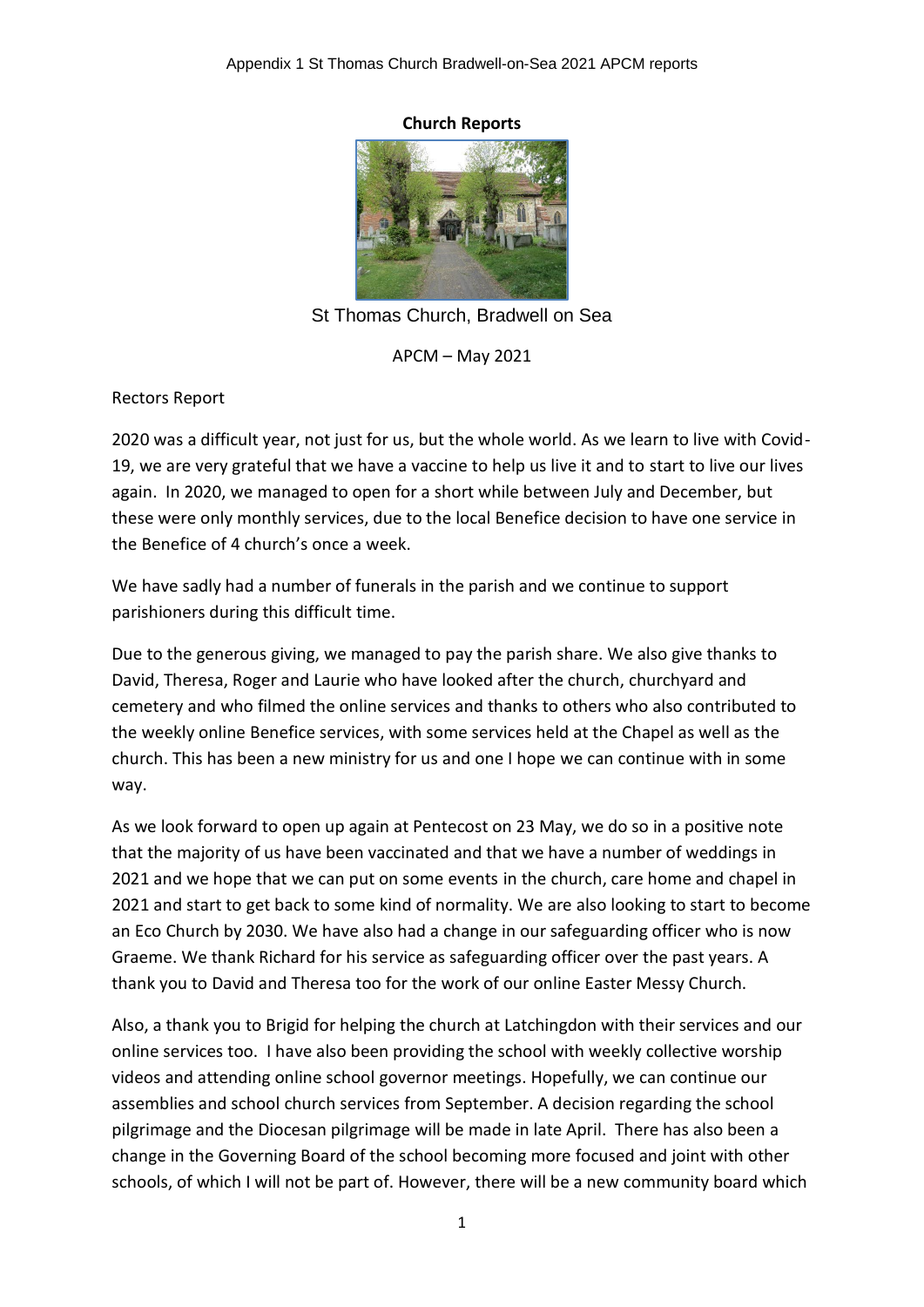myself and the Head will be setting up in due course, which aims to bring the school, church and community closer together and can feed issues into the Governing board.

A big thank you to the flower ladies for their wonderful efforts for some services and to Brian and ringers for ringing at special times during the pandemic, remembering those who have sadly died.

Revd Steven Poss

9th April 2021

# **Churchwardens Report**

Over the last 7 months we have only had one service in church at that was the All Souls service, which was well attended and we were even able to sing standing apart in the chancel. The winter lockdown then started and the next time we were able to meet was in December standing apart in the Churchyard singing carols around the Christmas Tree. Again well attended with nearly 50 people of all ages rejoicing in singing carols and the ability to meet in a group. Then the lockdown got stricter so the next time we met was in the churchyard for a short Good Friday service, followed on Easter morning when we were joined by the Bishop of Bradwell at St Peters Chapel with 30 people. Thanks to the Othona Community for the fire and breakfast.

Since we recorded Christmas Carol service and distributed it via YouTube we have recorded services every week. We appreciated it was not the same as meeting in fellowship together but it was the next best thing. So many people have participated in the services from the four parishes the filming often felt like a service where all enjoyed the fellowship of the event. It was lovely to see the children from the parish and the school taking part, especially with the lighting of the advent ring and the Epiphany service. Several people have commented that watching the services on their televisions was as good watching Songs of Praise, well done Laurie with the hymn lyrics. With some weeks we have been getting over 100 viewings, so we appear to be getting something right.

With the Bishop telling us early last year that after the lockdown we perhaps shouldn't bring everything out of the cupboard that we put away at the lockdown and after the success of the recorded services we are looking at a new service plan across the benefice to bring our worship into the 21<sup>st</sup> century and reflect the communities we now live in, with perhaps spreading our worship over the week rather than just Sundays. For the rest of 2021 we will be trying out new things to see what the congregations might like. Thanks to all who help in any way to keep out church alive in our community.

David and Theresa Churchwardens

# **Deanery Synod Report**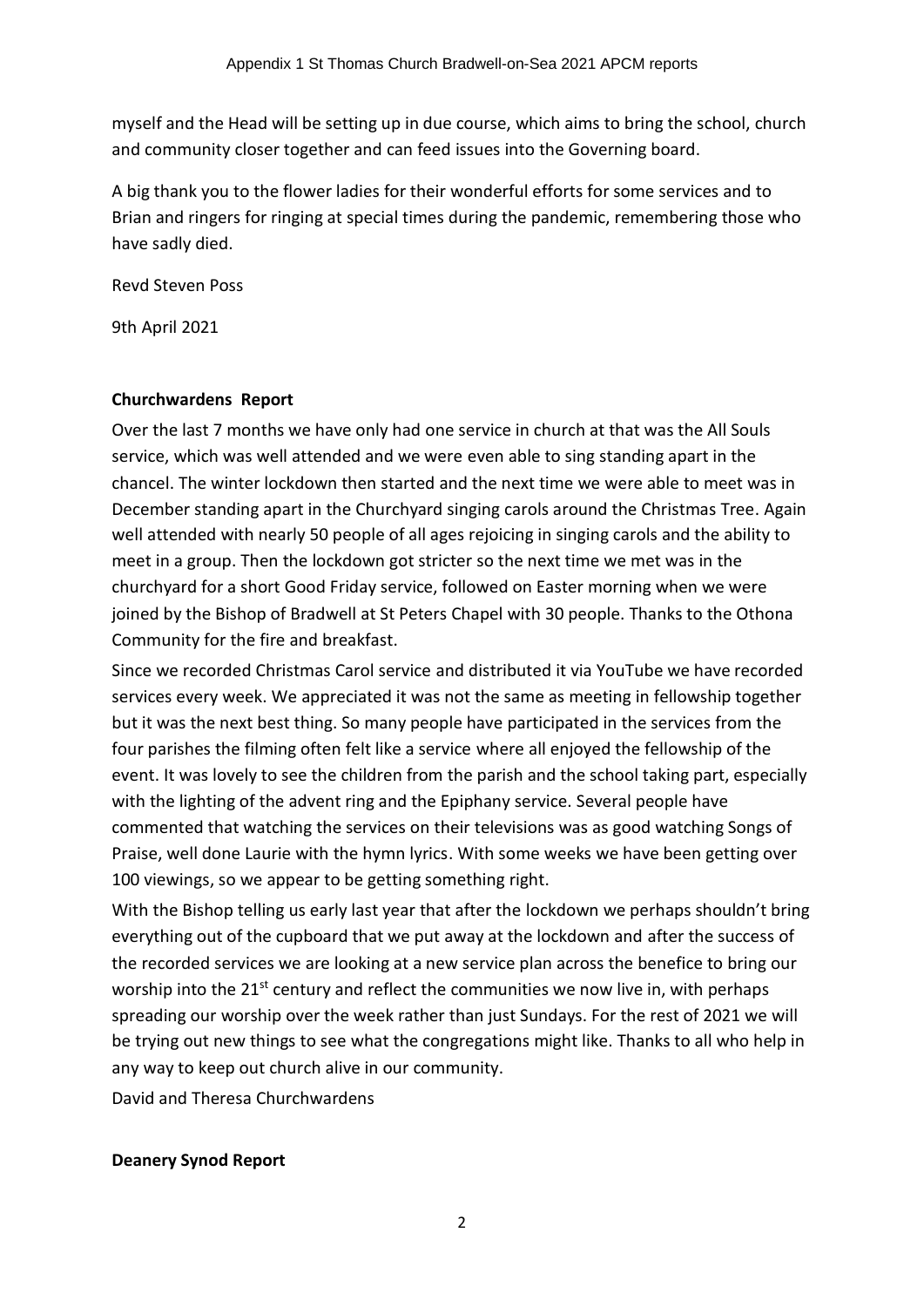In the last year the Deanery Synod has taken place via Zoom. We met in July and November in 2020 and again in March 2021. The speaker for July was John Orchard who works with the Church Relations Team and for CMS. The aim of CMS (Church Mission Society) is to get churches involved, praying for and being inspired by mission.

In November the Diocesan Environment Group spoke. They were our Archdeacon Elizabeth Snowden, James Gilder and Rev Julia Lacey. Their aim was to help Parishes become more environmentally friendly and reduce their carbon footprint. Archdeacon Elizabeth talked about the Energy Footprint Tool which we ought to download and complete. We then approved the constitution of the Maldon MMU.

At the March meeting Rev Canon Mike Power, the Mission & Stewardship Advisor for the Bradwell Area spoke to us. He talked about giving within our parishes giving a variety of figures. For the future we need to focus on 'Generous God, Generous Discipleship'. He agreed to come and talk to PCC's about Parish Giving. In other matters the Dengie MMU was progressing well and a presentation was planned to be given at the June meeting. Rev Begley mentioned the Energy Footprint Tool being on the Church of England website if it wasn't on the Diocesan one.

Theresa Reed

# **Flower Group Report**

The Church flowers have again looked beautiful over 2020-2021 with amazing displays at Easter, Harvest and Christmas 2020 and Easter 2021. We still have 17 regular arrangers and others who help at Church festivals.

In June we hope to restart the Flower Arranging course which was stopped last year in March after the first class. All are keen to restart the lessons next month.

Thanks to all the arranges who work so hard for the church and they are all looking forward to the future displaying their art in the church and chapel.

In 2022 from Thursday 2 June, we will see a four-day weekend to celebrate Her Majesty The Queen's Platinum Jubilee, I can see another flower festival coming! David Thorpe

# **Bell Ringing report 2020**

A sad report this year – although there has been some activity. As Covid regulations relaxed somewhat we were able to ring just five bells on two occasions, for a service in July and then for a wedding in October. More recently the half-muffled tenor has been tolled in memory of over 100 thousand lost lives, and then marking the death and funeral of Prince Philip.

We have not neglected practice and learning. Again as regulations allowed, three of our ringers were able to visit Prittlewell's Saturday morning ringing school on two occasions. This was considered very profitable. We were also able to give our two newer ringers the opportunity on one occasion to test what they had been told – bell ringing is like riding a bike – once learned, never forgotten.